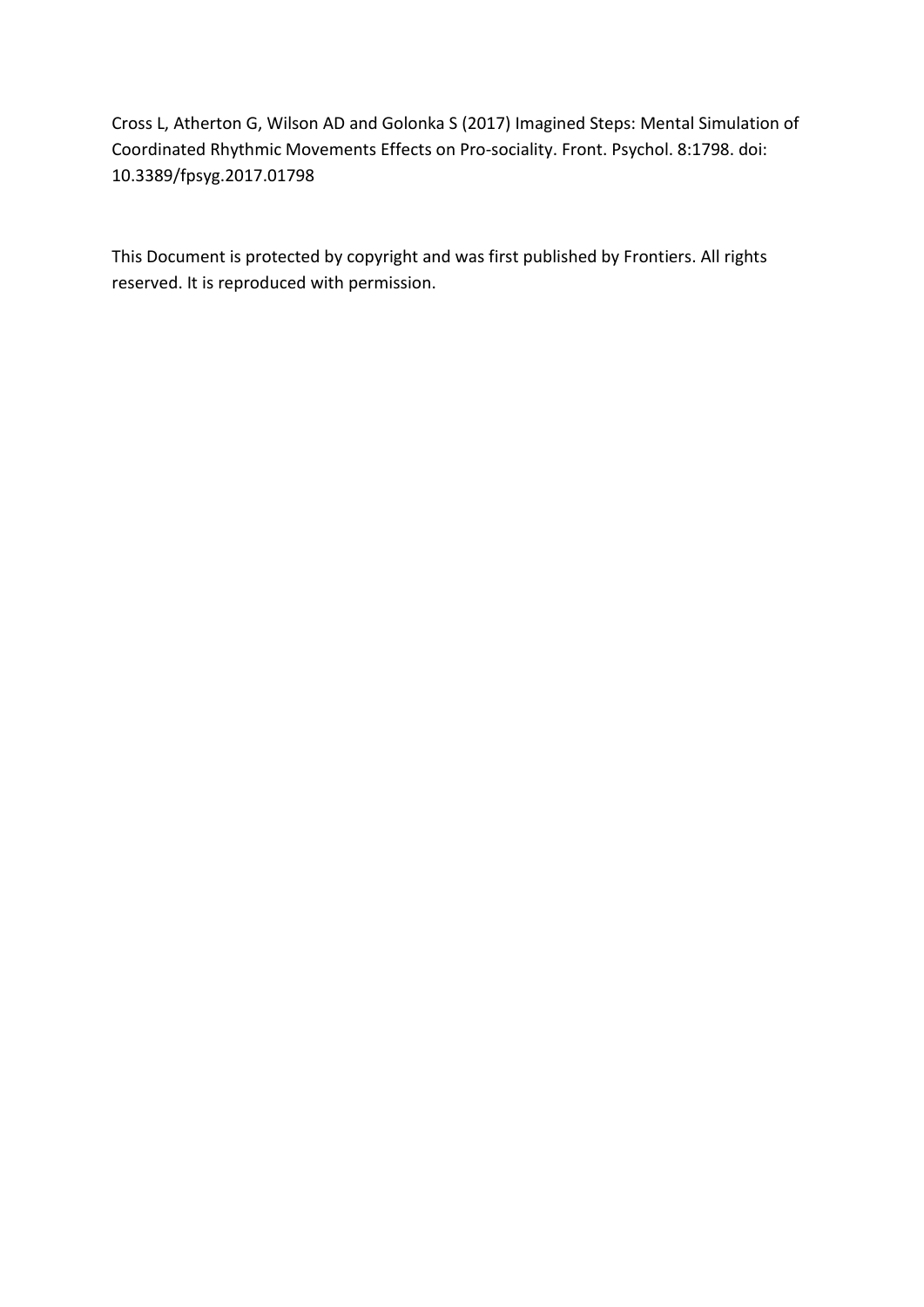



# [Imagined Steps: Mental Simulation of](https://www.frontiersin.org/articles/10.3389/fpsyg.2017.01798/full) Coordinated Rhythmic Movements Effects on Pro-sociality

#### [Liam Cross](http://loop.frontiersin.org/people/380756/overview)1,2\*, [Gray Atherton](http://loop.frontiersin.org/people/483761/overview)<sup>2,3</sup>, [Andrew D. Wilson](http://loop.frontiersin.org/people/26821/overview)<sup>4</sup> and [Sabrina Golonka](http://loop.frontiersin.org/people/47023/overview)<sup>4</sup>

<sup>1</sup> Psychology, School of Science, University of Buckingham, Buckingham, United Kingdom, <sup>2</sup> Department of Psychology, School of Science and Technology, Sunway University, Selangor, Malaysia, <sup>3</sup> Department of Psychology, Health and Learning Sciences, University of Houston, Houston, TX, United States, <sup>4</sup> Psychology, School of Social Sciences, Leeds Beckett University, Leeds, United Kingdom

Rhythmically coordinating with a partner can increase pro-sociality, but pro-sociality does not appear to change in proportion to coordination success, or particular classes of coordination. Pro-social benefits may have more to do with simply coordinating in a social context than the details of the actual coordination [\(Cross et al.,](#page-9-0) [2016\)](#page-9-0). This begs the question, how stripped down can a coordination task be and still affect prosociality? Would it be sufficient simply to imagine coordinating with others? Imagining a social interaction can lead to many of the same effects as actual interaction [\(Crisp and](#page-9-1) [Turner,](#page-9-1) [2009\)](#page-9-1). We report the first experiments to explore whether imagined coordination affects pro-sociality similarly to actual coordination. Across two experiments and over 450 participants, mentally simulated coordination is shown to promote some, but not all, of the pro-social consequences of actual coordination. Imagined coordination significantly increased group cohesion and de-individuation, but did not consistently affect cooperation.

## **OPEN ACCESS**

#### Edited by:

Roberta Sellaro, Leiden University, Netherlands

#### Reviewed by:

Cordula Vesper, Aarhus University, Denmark Lucia Maria Sacheli, University of Milano-Bicocca, Italy

> \*Correspondence: Liam Cross drliamcross@gmail.com

#### Specialty section:

This article was submitted to Cognition, a section of the journal Frontiers in Psychology

Received: 17 July 2017 Accepted: 28 September 2017 Published: 13 October 2017

#### Citation:

Cross L, Atherton G, Wilson AD and Golonka S (2017) Imagined Steps: Mental Simulation of Coordinated Rhythmic Movements Effects on Pro-sociality. Front. Psychol. 8:1798. doi: [10.3389/fpsyg.2017.01798](https://doi.org/10.3389/fpsyg.2017.01798) Keywords: coordinated rhythmic movement, interpersonal entrainment, interpersonal synchrony, interpersonal coordination, rhythmic entrainment, mental simulation, joint action, imagined contact

# INTRODUCTION

People coordinate their behavior with others every day, often unconsciously, through movements, gestures, and speech. These Coordinated Rhythmic Movements (CRMs) have many effects on our social cognitions, behaviors, and relationships; for instance, they can increase liking, rapport, entativity, cohesion, and even cooperation between individuals [\(Hove and Risen,](#page-10-0) [2009;](#page-10-0) [Miles et al.,](#page-10-1) [2009;](#page-10-1) [Wiltermuth and Heath,](#page-10-2) [2009\)](#page-10-2).

Surprisingly, the effect of CRM on pro-social behaviors is not directly driven by the details of a coordination task. CRM's effect on pro-sociality is not contingent on strict in-phase synchrony (doing exactly the same thing at exactly the same time), or even on co-actors coordinating the same movements [\(Cross et al.,](#page-9-0) [2016\)](#page-9-0). Neither the degree of coordination [\(Launay et al.,](#page-10-3) [2013;](#page-10-3) [Kirschner](#page-10-4) [and Ilari,](#page-10-4) [2014;](#page-10-4) [Cross et al.,](#page-9-0) [2016\)](#page-9-0) nor the type of movement (fine or gross motor activities; [Wiltermuth and Heath,](#page-10-2) [2009;](#page-10-2) see also [Reddish et al.,](#page-10-5) [2013\)](#page-10-5) directly relates to the magnitude of post-coordination cooperation. The pro-social effects do not, therefore, seem to depend on the coordinated movements *per se*, but the fact that these movements create a joint social context for activity. A strong test of this is to remove the act of moving while preserving the joint social aspects. One way to achieve this is simply to have people imagine coordinating.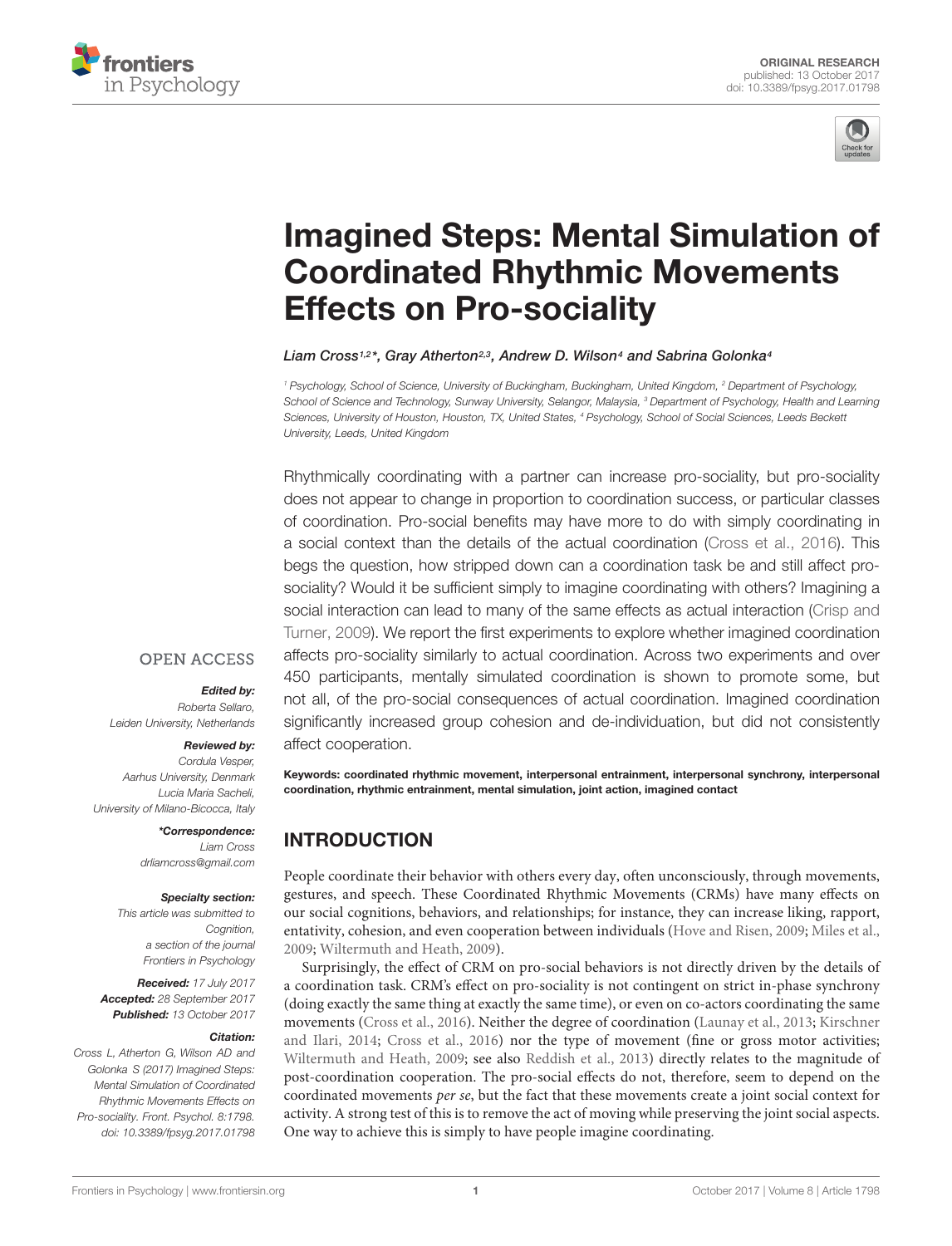## Mental Simulation

Imagined scenarios are thought to retain essential spatial, temporal, perceptual, neural, and motoric properties of the events they represent [\(Decety et al.,](#page-9-2) [1994;](#page-9-2) [Jeannerod,](#page-10-6) [2001;](#page-10-6) [Miles et al.,](#page-10-7) [2014\)](#page-10-7). Mental rehearsal has a positive effect on performance; and mentally practicing a motor skill enhances performance [\(Feltz and Landers,](#page-9-3) [1983,](#page-9-3) [Driskell et al.,](#page-9-4) [1994\)](#page-9-4) across a variety of activities [\(Feltz and Landers,](#page-9-3) [1983,](#page-9-3) [Driskell et al.,](#page-9-4) [1994\)](#page-9-4), including basketball, skiing, darts [\(Vandell et al.,](#page-10-8) [1943;](#page-10-8) [Clark,](#page-9-5) [1960;](#page-9-5) [Suinn,](#page-10-9) [1972\)](#page-10-9), and music learning [\(Coffman,](#page-9-6) [1990\)](#page-9-6).

Mental simulation of social encounters can also elicit responses similar to the real social experiences [\(Dadds et al.,](#page-9-7) [1997\)](#page-9-7). For instance, [Crisp and Turner](#page-9-1) [\(2009\)](#page-9-1) found that simply imagining a positive interaction with an out-group member affects social cognition akin to actually having such an interaction. Similarly, [Garcia et al.](#page-9-8) [\(2002\)](#page-9-8) found that imagining being in a crowd reduces people's helping behavior on a subsequent task, in line with how helping behavior in real life is reduced as a function of the number of bystanders [\(Latané and](#page-10-10) [Darley,](#page-10-10) [1969\)](#page-10-10).

Unsurprisingly, there appears to be neural and cognitive overlap in the operations that support mental simulation and overt behavior [\(Jeannerod,](#page-10-6) [2001;](#page-10-6) [Fadiga and Craighero,](#page-9-9) [2004\)](#page-9-9). Similar patterns of physiological activity are seen during mental simulations of certain behaviors as are seen during the actual physical execution of the behavior. For instance, [Bird](#page-9-10) [\(1984\)](#page-9-10) demonstrated that EMG measurements from the arm were similar when mentally rehashing ball throws as when actually executed. Furthermore, this overlap appears to extend more broadly beyond actions to experiences. For instance, the same auditory cortical areas are active during imagined versus actual experiences of listening to music [\(Halpern,](#page-9-11) [1988,](#page-9-11) [Zatorre et al.,](#page-10-11) [1996\)](#page-10-11). Mental simulation of an event seems to have both neural and cognitive overlap with actually executing or experiencing that event.

Previous work has also showed that not only are people able to successfully perform imagined coordinated actions, but when they perform imagined joint action they take into account the same aspects of the other persons action as when actually performing such a joint action [\(Vesper et al.,](#page-10-12) [2014\)](#page-10-12). [Vesper et al.](#page-10-12) [\(2014\)](#page-10-12) suggest that individuals are therefore able to successfully integrate motor simulations of their own and another person's actions into an imagined joint action.

Given this evidence, the effects of coordination on prosociality do not appear to be intimately tied to coordination success. People have been shown to be successful at mentally simulating joint action, and imagined actions and interactions are capable of fostering the same kinds of neural activity and behavioral consequences as actually doing those things. Thus, it is possible that CRM might be sufficient for to positively impact pro-sociality akin to actual CRM.

## Group Cohesion and Cooperation

Both group cohesion and cooperation have been shown to be greater following CRM (i.e., [Wiltermuth and Heath,](#page-10-2) [2009\)](#page-10-2). In fact, one explanation for how CRM influences variables like cooperation is through its cultivation or strengthening of group

cohesion. Group cohesion can be defined as the bonds which link members of a group to each other and to the group as a whole. Group cohesion is often measured using group integrators (i.e., how close, similar, and connected one feels to the other individuals) and it is thought by some to mediate CRM's effect on cooperation. For instance, [Wiltermuth and Heath](#page-10-2) [\(2009\)](#page-10-2) found that greater cooperation seen among groups of co-actors who had engaged in synchronized walking was partially mediated by greater group cohesion (see also, [Wiltermuth,](#page-10-13) [2012\)](#page-10-13). Although not all research supports this hypothesis, [Cross et al.](#page-9-0) [\(2016\)](#page-9-0) found no evidence that greater cooperation post-CRM was mediated by group cohesion.

In the experiments reported below, we explore whether mentally simulated synchronized walking fosters either greater cooperation and/or cohesion in comparison with mentally simulated solitary walking. We use a before and after measure of cohesion to test for within participant changes which might mediate any relationship between CRM and cooperation. Previous work exploring group cohesion (i.e., [Wiltermuth and](#page-10-2) [Heath,](#page-10-2) [2009\)](#page-10-2) has shown only between group differences in cohesion post-task, as opposed to actual changes in cohesion at an individual level (i.e., greater cohesion within an individual post-CRM compared to pre-CRM). In this work, we measure actual changes in cohesion post-CRM within participants. While previous studies have measured cohesion only in terms of group integration (i.e., [Wiltermuth and Heath,](#page-10-2) [2009;](#page-10-2) [Cross et al.,](#page-9-0) [2016\)](#page-9-0), we use an expanded measure of group cohesion that encompasses both integration with and attraction to the group. Attraction to the group relates to social perceptions concerning the group, as well as motivations to stay in the group, and is considered a crucial component of the group cohesion construct (see [Carron](#page-9-12) [and Brawley,](#page-9-12) [2012\)](#page-9-12).

## The Current Experiment and Hypothesis

The social consequences of CRM do not rely on strictly synchronous, identical, or gross muscular movements but seem to stem simply from people moving in time (coordinating) in some way in a social context. Mentally simulating actions can have similar consequences as performing those actions. This suggests that mentally simulating CRM might lead to similar social consequences as actually engaging in CRM. The purpose of the current study was to test whether imagined synchronized walking was sufficient to generate increased group cohesion and greater cooperation among co-actors as has been shown to result from actual synchronized walking.

The goals of the present Experiment are (1) to assess whether imagined movement is sufficient for coordination to affect group cohesion and/or cooperation and, if so, (2) to determine whether any changes in group cohesion mediate any effect on cooperation. We predict that participants who imagine walking in time with other people as opposed to walking alone will experience greater increases in post-task group cohesion and will be more cooperative compared to participants who imagine walking on their own. In line with [Wiltermuth and Heath](#page-10-2) [\(2009\)](#page-10-2), we predict that changes in pre- and post-task group cohesion will explain any relationship between coordination and cooperation.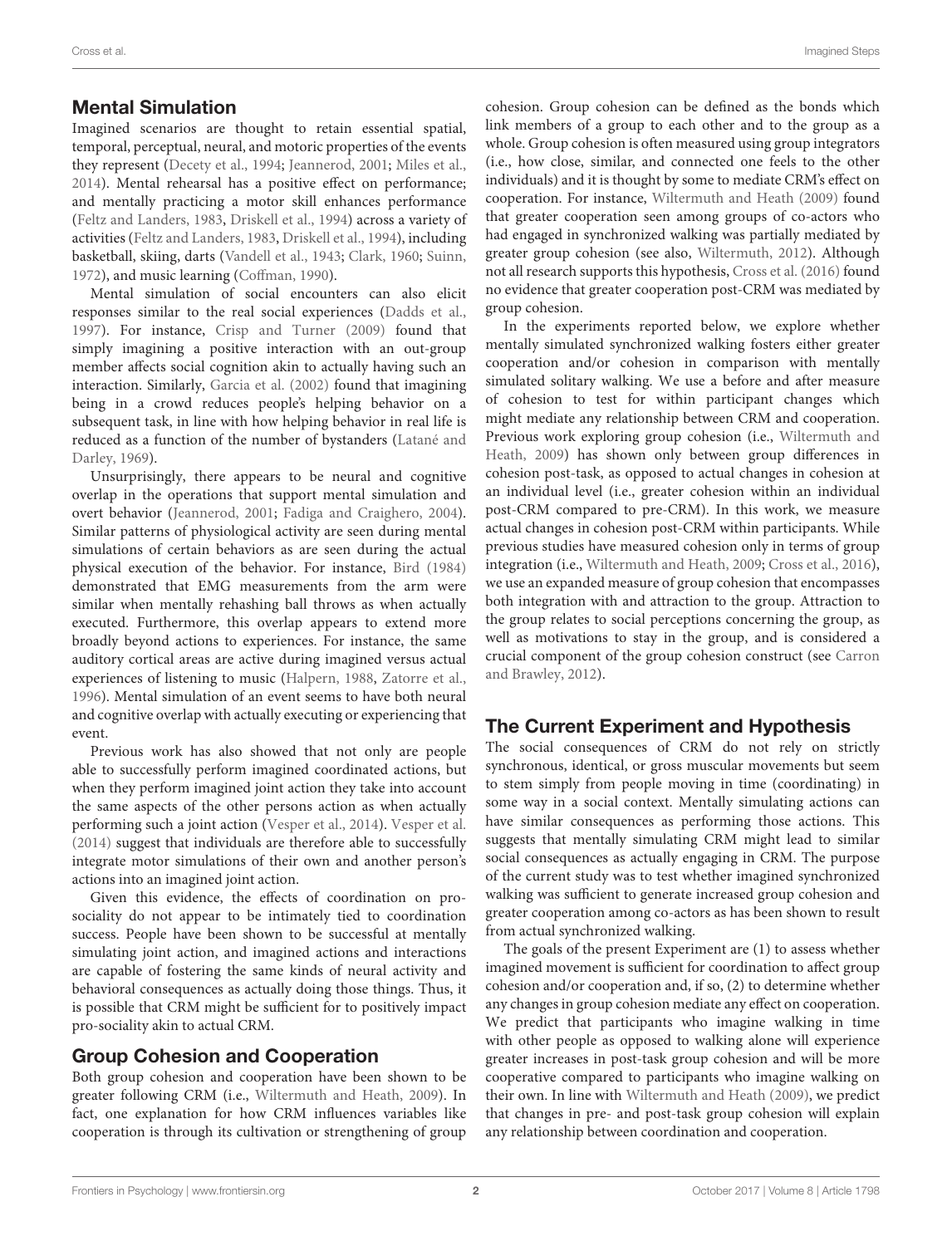## EXPERIMENT 1

## **Methods Participants**

A total of 95 undergraduate psychology students at Leeds Beckett University volunteered to participate. Seven participants did not report age and gender; the analysis below is based on the remaining 88 participants (14 males and 74 females,  $M_{\text{age}} = 19.71$  years,  $SD_{\text{age}} = 1.62$ ). All participants were naive to the aims of the study, did not know each other, and were given course credit for participation. The target sample size was 21–24 people per condition. A range was targeted rather than a specific number in recognition of the fact that groups could contain 3–4 people each. Sample size was determined in the design stage based on sample sizes used in similar studies in the literature [\(Wiltermuth and Heath,](#page-10-2) [2009;](#page-10-2) [Miles et al.,](#page-10-14) [2010,](#page-10-14) [2014;](#page-10-7) [Wiltermuth,](#page-10-13) [2012\)](#page-10-13). Results were not analyzed until data collection was completed and no additional data were collected after analysis. We report all measures, manipulations, and exclusions in this study. The experiment was approved by the Leeds Beckett University Psychology Ethics Review Board.

#### Design

The study employed an experimental design with two betweensubjects factors: Imagined Movement (2 levels: imagining walking alone or imagining walking in-step with the rest of the group) and Task Enrichment (2 levels: instructions and video or just instructions). The Task Enrichment factor was included because the level of detail incorporated into an imagination scenario has been shown to modulate the magnitude of the proceeding effects. For example, the imagined contact effect is larger following vivid rather than basic imagination scenarios [\(Husnu and Crisp,](#page-10-15) [2010\)](#page-10-15). Therefore, among half of the participants, we enriched the imagination task with visual information about the desired task (instructional videos).

## Materials and Procedure

Upon entering the laboratory, the participants were seated in groups of three or four around a table so as they could not see each other's written responses and were asked to not communicate with each other. They first completed a measure of mood and group cohesion consisting of the following questions:

- (1) How happy do you feel right now?  $(1 = \text{very unhappy},$  $5 = \text{very happy}$
- (2) How close do you feel to the other participants? (Not at all – Very)
- (3) How similar do you feel to the other participants? (Not at all – Very)
- (4) How connected do you feel to the other participants? (Not at all – Very)
- (5) How much would you like to see the other participants again? (Not at all – Very much)
- (6) How much do you like the other participants? (Not at all Very much)
- (7) How attractive would you rate the other participants? (Not at all – Very)

Participants recorded their responses to Questions 2–7 by marking on a 180-mm continuum labeled with the end points of the response scale. The continuum response scale was used to make it more likely to detect any changes after the imagination manipulation and has been successfully used in a similar context by [Lumsden et al.](#page-10-16) [\(2014\)](#page-10-16).

Participants were then instructed to imagine walking along a corridor. In the IN-STEP conditions, participants were told to imagine walking in-step with the other participants along the corridor. In the ALONE conditions, participants were asked to imagine walking alone along the corridor. Half of each group were first shown an 8-s video clip of what the relevant movements would look like. The video for the IN-STEP condition showed two people (one male, one female, both in their early 1920s) walking along an empty corridor in-step. For the ALONE condition, the video showed either a male or a female walking alone down a corridor (participants in this condition only viewed one of the videos and the two versions were counterbalanced across experimental sessions). All videos were filmed on an iPhone, cropped to 8 s long, and had the audio removed. After viewing the video, participants were asked to close their eyes and imagine performing the appropriate action. The imagination phase lasted 2 min.

After the imagination task, participants were asked to complete a second copy of the mood and cohesion measure, along with one added question measuring how difficult they found the imagined movement task  $(5\text{-point Likert scale}, 1 = \text{very difficult})$ to  $5 =$  very easy).

Finally, participants took part in a public goods game to measure cooperation (as used by [Wiltermuth and Heath,](#page-10-2) [2009;](#page-10-2) [Cross et al.,](#page-9-0) [2016\)](#page-9-0). The aim of the game was to collect as many points as possible and (in order to encourage meaningful competition without offering monetary rewards) the person who collected the most points had a chance to win a courserequired textbook. For each round of the public goods game, participants had 10 tokens to allocate between two accounts: a private account and a public account. Every token in the private account was worth 5 points to the player who allocated that token, while every token in the public account was worth 3 points to each player in the group. The game had a total of five rounds. During each round, participants privately recorded how many tokens (out of a total of 10) they wished to allocate to each of the two accounts and then recorded their public account allocation on a separate slip which was folded and given to the experimenter. The experimenter then privately 'tallied' the total public account allocation and read it out. The actual amount reported was standardized to ensure it stayed the same throughout all sessions. For four person groups, results read out were as follows: Round 1 – 25 tokens, Round 2 – 26 tokens, Round 3 – 20 tokens, and Round 4 – 22 tokens. For three person groups they were as follows: Round 1 – 17 tokens, Round 2 – 18 tokens, Round 3 – 13 tokens, and Round 4 – 15 tokens. Standardized public account totals were used to gain a level of homogeny across different groups over participants' perceptions and expectations of their group members' choices.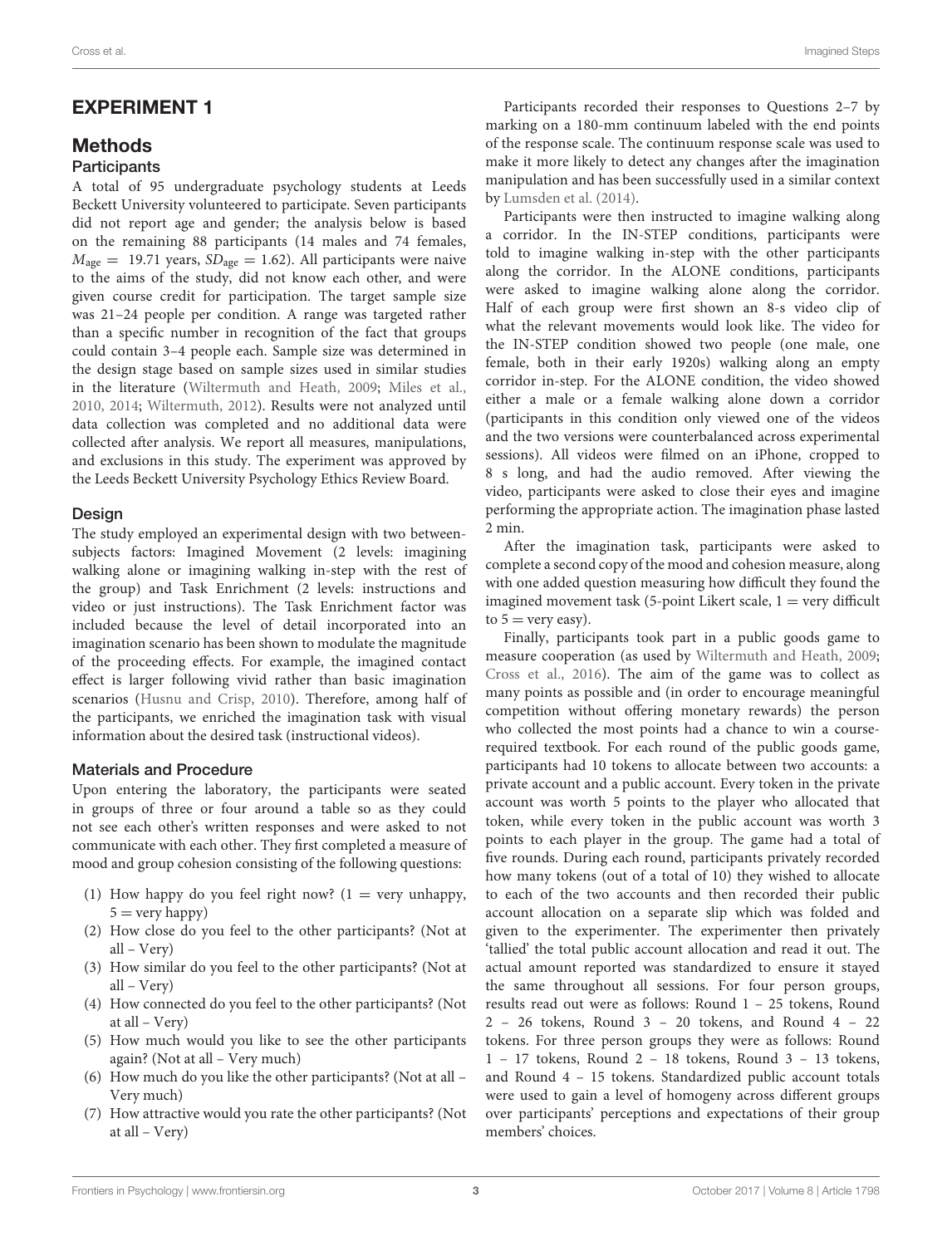

## <span id="page-4-0"></span>**Results**

We first examined the mood and task difficulty measures using a 2 (Imagined Movement)  $\times$  2 (Task Enrichment) ANOVA. No measures distributions deviated significantly from normality. There were no significant main effects or interactions for either mood change scores (mood after imagining – mood before imaging) or task difficulty (all  $p's > 0.05$ ). It was concluded that neither mood nor task difficulty contributed to the effects described below.

#### Cooperation

The data were first explored for outliers using z-scores in line with recommendations by [Osborne and Overbay](#page-10-17) [\(2004\)](#page-10-17). No outliers were identified, and a Kolmogorov– Smirnov (KS) test showed that none of the distributions deviated significantly from normality (all  $p's > 0.05$ ) and Levene's test assumed equal variances ( $p > 0.05$ ). We then investigated differences in cooperation (mean amount donated to the public account during the public goods game) across conditions using a 2 (Imagined Movement)  $\times$  2 (Task Enrichment) ANOVA. See **[Figure 1](#page-4-0)** for the mean public account donation for each condition. There was no main effect of either Imagined Movement  $[F(1,91) = 1.67, p = 0.19,$  $\eta^2 = 0.02$ ] or Task Enrichment [F(1,91) = 3.55, p = 0.06,  $\eta^2 = 0.04$ ]. However, there was a significant Imagined Movement–Task Enrichment interaction  $[F(1,91) = 4.1]$ ,  $p = 0.046$ ,  $\eta^2 = 0.04$ ]. The interaction showed that those who imagined walking alone after watching the instructional video cooperated less than those in the remaining three conditions. To confirm this, we then split the data by enrichment condition and conducted separate independent t-tests (with Bonferroni corrected p-values) comparing cooperation across imagined movement type. For the enriched condition, there was a significant difference between the cooperation scores of those who imagined walking alone and those who imagined walking in-step  $[t(44) = 2.63]$ ,  $p = 0.01$ ,  $d = 0.77$ ]. There was no such difference for the non-enriched conditions  $[t(47) = 0.48, p = 0.63,$  $d = 0.14$ .

<span id="page-4-1"></span>TABLE 1 | The rotated loadings for the factor termed Cohesion.

|                                                              | <b>Rotated factor</b><br>loadings |
|--------------------------------------------------------------|-----------------------------------|
| How much do you like the other participants?                 | 0.895                             |
| How much would you like to see the other participants again? | 0.824                             |
| How close do you feel to the other participants?             | 0.811                             |
| How similar do you feel to the other participants?           | 0.804                             |
| How connected do you feel to the other participants?         | 0.699                             |
| How attractive would you rate the other participants?        | 0.693                             |

#### Cohesion

Recall that our measure of group cohesion included items related to both group integration and attraction to the group. To test whether all items were, indeed, related to group cohesion, an Exploratory Factor Analysis (EFA) was conducted using the pre-manipulation scores for the six cohesion questions with oblique rotation (direct oblimin). The Kaiser-Meyer-Olkin (KMO) measure verified the sampling adequacy for the analysis,  $KMO = 0.844$ . An initial analysis was run to obtain the eigenvalues for each factor in the data. Only one factor (on which all of the items loaded) had an eigenvalue over Kaiser's criterion of 1 and it explained 62.57% of the variance. The scree plot also suggested retaining one factor as did analysis of the component matrix. See **[Table 1](#page-4-1)** for factor loadings. The analysis suggests that both 'group integration' and 'attraction to the group' are indeed part of the same 'group cohesion' construct. On this basis, we computed cohesion composite scores (the sum of the difference, post- minus pre-manipulation, between the six cohesion change questions).

The data were first explored for outliers using z-scores in line with recommendations by [Osborne and Overbay](#page-10-17) [\(2004\)](#page-10-17). One z-score above the recommended cutoff point of 3 was identified (Participant 70,  $z = 3.789$ ), and so this score was excluded from further analysis. KS tests showed that none of the distributions deviated significantly form normality (all  $p's > 0.05$ ), and Levene's test assumed equal variances ( $p > 0.05$ ). We then investigated differences in group cohesion across conditions using a 2 (Imagined Movement)  $\times$  2 (Task Enrichment) ANOVA. See **[Figure 2](#page-5-0)** for the mean cohesion change scores for each condition. There was only a main effect of Imagined Movement  $[F(1,90) = 11.607, p = 0.001, \eta^2 = 0.11]$ ; those who imagined walking in-step experienced significantly greater increases in group cohesion than those who imagined walking alone. The main effect of Task Enrichment  $[F(1,90) = 0.719,$  $p = 0.39, \; \eta^2 < 0.01$ ] and the interaction  $[F(1,90) = 1.186,$  $p = 0.279$ ,  $\eta^2 < 0.01$ ] were not significant. Separate one sample t-tests confirmed that the IN-STEP condition's mean cohesion change scores were significantly different from 0  $[t(46) = 3.6,$  $p = 0.001$ ,  $d = 0.53$  but that the ALONE condition's were not  $[t(46) = -1.22, p = 0.23, d = -0.18].$ 

This pattern of results differs from the pattern of cooperation scores. In the cooperation analysis, neither Imagined Movement nor Task Enrichment had an independent effect on posttask cooperation. Those in the video-enriched condition who imagined walking alone were less cooperative than those in the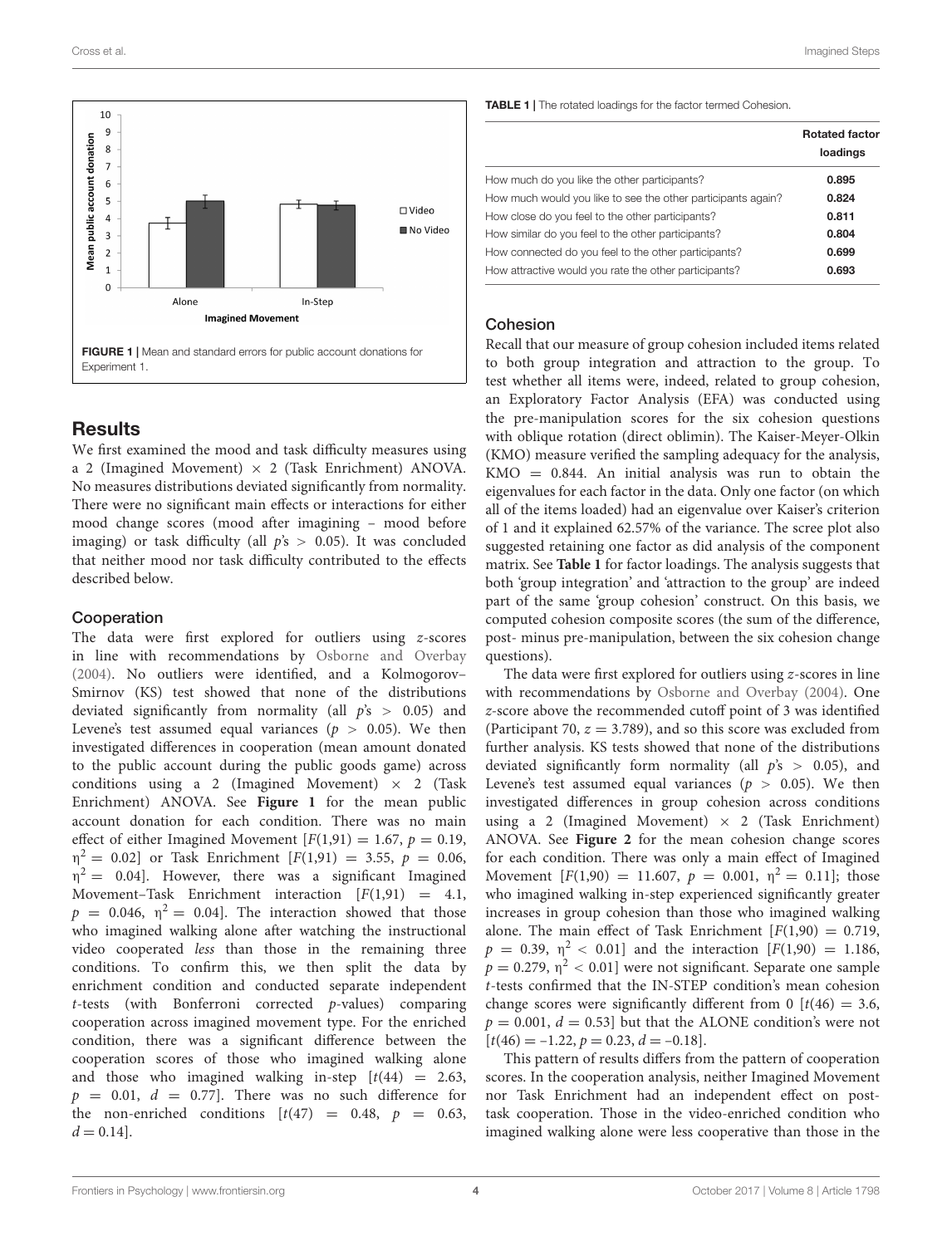

<span id="page-5-0"></span>other conditions. In the cohesion analysis, Imagined Movement did have an independent effect on cohesion; group cohesion increased after imagining walking in-step but not after imagining walking alone, and this pattern was independent of the Task Enrichment condition. All Means, SDs, and 95% Confidence Intervals for Experiment 1 can be found in **[Table 2](#page-6-0)**.

## **Discussion**

Previous CRM research has restricted the operationalization of group cohesion to include only questions concerning group integrators (similarity, closeness, and connectedness). The analysis reported here suggests that group cohesion also involves the desire to see the group again and social perceptions of the group (group attractions) as suggested by [Carron and](#page-9-12) [Brawley](#page-9-12) [\(2012\)](#page-9-12). Participants who imagined walking in-step with each other experienced significantly greater increases in group cohesion than those who imagined walking alone. This is not only the first study to show that imagined CRM can increase cohesion, but also to show actual increases in group cohesion post-CRM (albeit imagined CRM), as opposed to group differences. While we did observe a significant increase in cohesion post-imagined CRM, this was not accompanied by greater cooperation, scores on cohesion, and cooperation measures produced very different patterns of results. Therefore, results do not support the idea that changes in group cohesion mediate the effect of CRM on cooperation.

Without a video demonstration of the movement task, imagining walking in-step did not promote greater cooperation than imagining walking alone. With a video demonstration, imagining walking alone seemingly negatively impacted cooperation compared to all other conditions. This suggests that a suitably enriched imagined solitary movement task may be capable of decreasing cooperation/increasing competitiveness. The result is somewhat surprising given that the effect is usually

framed as coordination doing something positive rather than solitary action doing something negative.

Why might imagined solitary walking decrease cooperation? Firstly, it is worth noting that cooperation was only measured post-task, so any baseline differences in cooperation between groups cannot be definitively ruled out. Although measuring cooperation using an economic game only after an experimental task is common place in the literature [\(Wiltermuth and Heath,](#page-10-2) [2009;](#page-10-2) [Reddish et al.,](#page-10-5) [2013,](#page-10-5) [2014;](#page-10-18) [Cross et al.,](#page-9-0) [2016\)](#page-9-0).

Another potential explanation is that adequately mentally simulating walking alone (when the imagined scenario was suitably enriched) could have primed participants to think of themselves more as unique individuals. The process of an individual seeing themselves as a unique individual rather than as a member of a group is called de-individuation [\(Hutter](#page-10-19) [et al.,](#page-10-19) [2013\)](#page-10-19). The combination of watching a video of solitary walking followed by imagining themselves walking alone may have led participants in this condition to think of themselves in more individualized ways, leading to more individualistic (competitive) choices in the economic game. However, this explanation was formulated post hoc. Results found relating to cooperation were not in line with our original hypothesis, the significance level was very close to the cutoff (0.046), and our sample size was small and a potentially limiting factor. Therefore, we do not feel meaningful conclusions can be drawn from this data alone. The relationship between imagined coordination and cooperation along with the potential role of de-individuation is further explored in Experiment 2.

## EXPERIMENT 2

The results of Experiment 1 suggest that, while imagined coordination increases group cohesion, it does not impact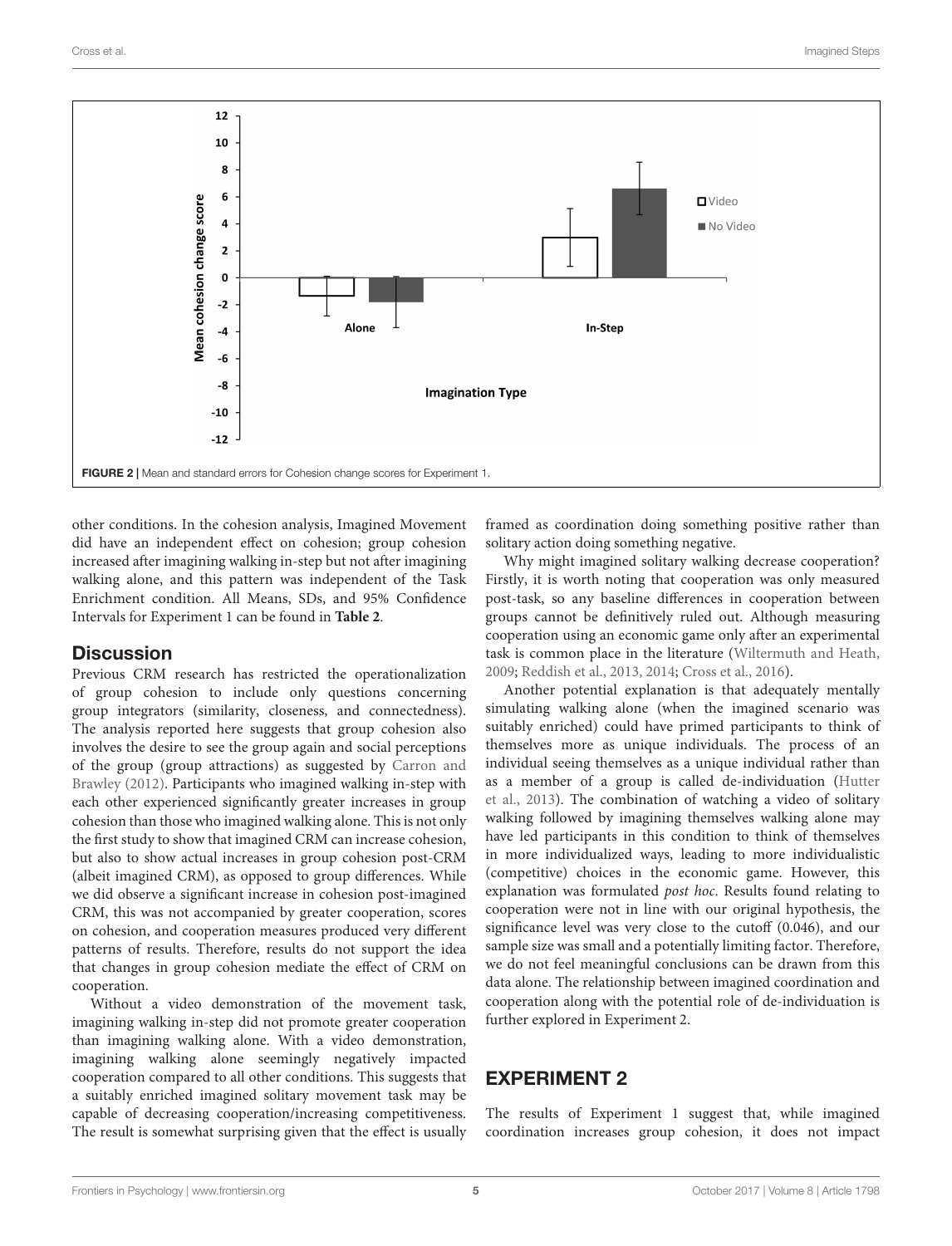|               |         |              | <b>Public account donation</b> |              | Cohesion change score |           |                 |  |
|---------------|---------|--------------|--------------------------------|--------------|-----------------------|-----------|-----------------|--|
|               |         | <b>Means</b> | <b>SD</b>                      | 95% Cls      | <b>Means</b>          | <b>SD</b> | 95% CIs         |  |
| Task enriched | In-Step | 4.83         | 1.16                           | (4.32, 5.33) | 2.99                  | 8.72      | $(-0.77, 6.75)$ |  |
|               | Alone   | 3.73         | 1.62                           | (3.03, 4.43) | $-1.35$               | 7.05      | $(-5.11, 2.41)$ |  |
| Non-enriched  | In-Step | 4.78         | 1.42                           | (4.19, 5.37) | 6.62                  | 9.59      | (2.94, 10.30)   |  |
|               | Alone   | 5.02         | 2.07                           | (4.15, 5.9)  | $-1.80$               | 10.55     | $(-5.49, 1.88)$ |  |

<span id="page-6-0"></span>TABLE 2 | Means, SDs, and 95% CIs for cohesion and cooperation scores for Experiment 1.

cooperation in the same way. Cooperation differed between the imagination conditions only when preceded by a video demonstrating to be imagined action. We hypothesized that this effect may have been due to an increase in de-individuation following mentally simulated solitary walking, though this explanation was developed post hoc. The purpose of Experiment 2 is to replicate the pattern of coordination/cohesion results from Experiment 1 and to explore whether de-individuation can account for these results. To enhance the generalizability of the findings, Experiment 2 was conducted in a different location, with a different population, and a much larger sample size.

Consistent with the pattern of results reported in Experiment 1, we expected that group cohesion would increase following mentally simulated CRM compared to mentally simulated solitary movement. Similarly, we predicted that participants would view themselves in less individualized ways post-CRM. We also predicted that cooperation would not be greater following mentally simulated CRM (cf. mentally simulated solitary walking), regardless of task enrichment. However, if significantly less cooperation was observed in the enriched solitary walking condition (cf. all another conditions) than this was hypothesized to be coupled with an increase in de-individuation to account for the lower cooperation.

## Methods

#### Design, Materials, and Procedure

The design, materials, videos, and procedure were identical to those used in Experiment 1 with the following exceptions:

A measure of de-individuation was added, and this measure was adapted from [Hutter et al.](#page-10-19) [\(2013\)](#page-10-19). It was scored on a 180-mm continuum and was delivered, alongside the cohesion measure, before and after the imagination task.

- (Q1) How much do you see yourself as (an individual a group member)?
- (Q2) To what extent do you think of yourself as a unique individual (not at all – very much so)? (this item is reverse scored)
- (Q3) To what extent do you qualify as a group member (not at all – very much so)?

Questions relating to mood and task difficulty were not included since neither variable was affected by the imagination task in Experiment 1.

#### **Participants**

A total of 356 students and staff members at Sunway University volunteered to participate (177 males and 179 females,  $M_{\text{age}} = 19.57$  years,  $SD_{\text{age}} = 4.02$ , range 18-60 years). Sunway is an international English-speaking university based in Kuala Lumpur, whose student body is primarily comprised of Malaysian born individuals (about 90%). All participants were naive to the aims of the study. Participants were each paid MR 10 (approximately £2) for their time and the person who collected the most points had a chance to win a voucher worth MR 250 (£45). Sample size was determined in the design stage via power analysis resulting in a recommendation of 80–90 people per cell to be adequately powered to find interaction effects. Results were not analyzed until after data collection was completed and no additional data were collected after analysis. We report all measures, manipulations, and exclusions in this study. The experiment was approved by the University of Houston International Review Board and Sunway University.

## **Results**

#### Cooperation

The data were first analyzed for outliers using z-scores in line with recommendations by [Osborne and Overbay](#page-10-17) [\(2004\)](#page-10-17). No outliers were identified, and a KS test showed that none of the distributions deviated significantly form normality (all  $p's > 0.05$ ), Levene's test assumed equal variances ( $p > 0.05$ ). We then investigated differences in cooperation (mean amount donated to the public account during the public goods game) across conditions using a 2 (Imagined Movement)  $\times$  2 (Task Enrichment) ANOVA. There was no main effect of either Imagined Movement  $[F(1,352) = 1.1, p = 0.296, \eta^2 < 0.01]$ ; or Task Enrichment  $[F(1,352) = 0.001, p = 0.996, \eta^2 < 0.01]$ , and there was also no interaction  $[F(1,352) = 2.16, p = 0.142,$  $\eta^2$  < 0.01]. See **[Table 3](#page-7-0)** for the mean public account donation for each condition. It was therefore concluded that imagined coordination had no effect on cooperation.

#### Cohesion

Cohesion composite scores were computed as in Experiment 1. The data were then analyzed for outliers using z-scores in line with recommendations by [Osborne and Overbay](#page-10-17) [\(2004\)](#page-10-17). Three z-scores above the recommended cutoff point of 3 were identified (participants 79:  $z = 3.05$ , 115 –  $z = -3.51$ , 168 –  $z =$ , 299 –  $z = 3.07$ , and these scores were excluded from further analysis. KS tests showed that none of the distributions deviated significantly form normality (all  $p's > 0.05$ ), and Levene's test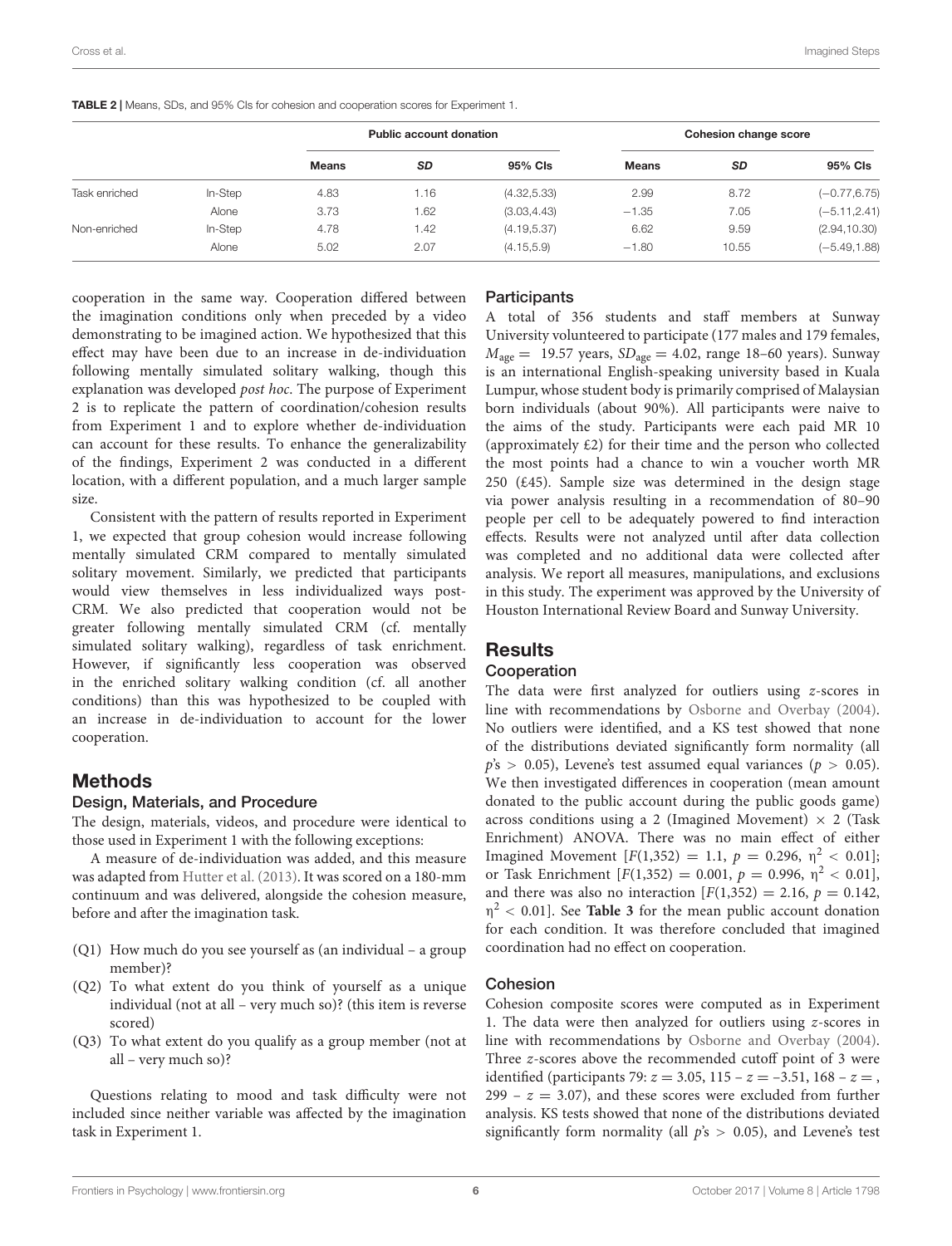<span id="page-7-0"></span>

|  |  | <b>TABLE 3</b>   Means, SDs, and 95% Cls for cooperation, cohesion, and de-individuation scores for Experiment 2. |
|--|--|-------------------------------------------------------------------------------------------------------------------|
|  |  |                                                                                                                   |

|               |         | <b>Public account donation</b> |      |              | <b>Cohesion change score</b> |           |                 | De-individuation change scores |           |                 |
|---------------|---------|--------------------------------|------|--------------|------------------------------|-----------|-----------------|--------------------------------|-----------|-----------------|
|               |         | <b>Means</b>                   | SD   | 95% Cls      | <b>Means</b>                 | <b>SD</b> | 95% Cls         | <b>Means</b>                   | <b>SD</b> | 95% CIs         |
| Task enriched | In-Step | 5.22                           | 2.1  | (4.66, 5.55) | 8.16                         | 17.13     | (4.49, 11.83)   | 3.5                            | 15.92     | (0.354, 6.64)   |
|               | Alone   | 4.86                           | 2.25 | (4.73, 5.68) | $-2.27$                      | 18.42     | $(-5.96, 1.43)$ | $\overline{0}$ .               | 11.49     | $(-2.18, 4.18)$ |
| Non-enriched  | In-Step | 5.1                            | 2.23 | (4.97, 5.91) | 7.95                         | 17.37     | (4.26, 11.65)   | 9.34                           | 17.46     | (6.17, 12.5)    |
|               | Alone   | 5.44                           | 2.19 | (4.4, 5.32)  | $-2.99$                      | 17.51     | $(-6.68, 0.70)$ | . 67                           | 14.38     | $(-1.49, 4.83)$ |

assumed equal variances ( $p > 0.05$ ). We investigated differences in group cohesion across conditions using a 2 (Imagined Movement)  $\times$  2 (Task Enrichment) ANOVA. There was only a main effect of Imagined Movement  $[F(1,349) = 32.46, p < 0.001,$  $\eta^2 = 0.09$ ]; those who imagined walking in-step experienced greater increases in group cohesion than those who imagined walking alone. Neither the main effect of Task Enrichment  $[F(1,349) = 0.061, p = 0.061, \eta^2 < 0.01]$  nor the interaction  $[F(1,349) = 0.019, p = 0.89, \eta^2 < 0.01]$  were significant. See **[Figure 3](#page-8-0)** for the mean cohesion change scores for each condition. Separate one sample t-tests confirmed that the IN-STEP condition's mean cohesion change scores were significantly different from 0 [t(176) = 6.23,  $p = 0.001$ ,  $d = 0.47$ ] but that the ALONE condition's were not  $[t(175) = -1.944, p = 0.053,$  $d = -0.15$ . All Means, SDs, and 95% Confidence Intervals for Experiment 2 can be found in **[Table 3](#page-7-0)**.

#### De-individuation

De-individuation composite scores were first computed as the sum of the three de-individuation change (after manipulation – before) items (with item 2 being reverse coded). Positive de-individuation change scores indicate that participants identified more as a part of a group after the imagination task; negative de-individuation change scores indicate that participants identified more as an individual after the imagination task. The data were first analyzed for outliers using z-scores in line with recommendations by [Osborne and Overbay](#page-10-17) [\(2004\)](#page-10-17). Eight z-scores above the recommended cutoff point of 3 were identified (participants 20:  $z = 3.02, 45 - z = -3.35, 56 - z = -4.71, 94 - z = -$ 3.44,  $168 - z = -3.78$ ,  $265 - z = 4.89$ ,  $284 - z = 4.07$ ,  $299 - z = 4.07$  $z = 3.54$ ; these scores were excluded from further analysis. However, KS tests showed that the distributions still deviated significantly from normality (all  $p's < 0.05$ ). We therefore performed an Aligned Rank Transformation (ART) in line with recommendations by [Wobbrock et al.](#page-10-20) [\(2011\)](#page-10-20). This method aligns data before applying averaged ranks, making the data suitable for ANOVA [see [Wobbrock et al.](#page-10-20) [\(2011\)](#page-10-20) for a more detailed description of the ART procedure and links for tools to apply it].

We then investigated differences in ART de-individuation change scores using a 2 (Imagined Movement)  $\times$  2 (Task Enrichment) ANOVA. There was a main effect of Imagined Movement  $[F(1,344) = 5.85, p = 0.016, \eta^2 = 0.02]$ ; those who imagined walking in-step saw a greater shift in thinking of themselves as group members than did those who imagined

walking alone. There no significant main effect of Task Enrichment  $[F(1,344) = 0.140, p = 0.709, \eta^2 < 0.01]$ ; or interaction  $[F(1,344) = 1.775, p = 0.184, \eta^2 < 0.01]$ . See **[Figure 4](#page-8-1)** for the mean de-individuation change scores for each condition. Separate one-sample Wilcoxon signed rank tests confirmed that the IN-STEP condition's mean de-individuation change scores were significantly different from 0 ( $z = 5.259$ ,  $p < 0.001$ ,  $r = 0.4$ ), but that the ALONE conditions were not ( $z = 1.875$ ,  $p = 0.061$ ,  $r = 0.14$ ). Imagining walking in-step caused people to become less individuated (more group oriented).

#### Cohesion–De-individuation Relationship

Finally, we explored whether changes in cohesion scores were related to changes in de-individuation scores. We ran four separate Spearman's correlations, one for each condition. For those who had imagined walking in-step cohesion change was positively related to de-individuation change, whether the task was enriched or not (Task-enriched –  $rs = 0.459$ ,  $p < 0.001$ , Task-not-enriched –  $rs = 0.399$ ,  $p < 0.001$ ). For those who had imagined walking alone cohesion change was not related to de-individuation change, regardless of whether the task was enriched or not (Task-enriched –  $rs = 0.189$ ,  $p = 0.082$ , Tasknot-enriched –  $rs = 0.180$ ,  $p = 0.098$ ). Therefore, regardless of task enrichment, among those who imagined walking in sync, an increase in cohesion was accompanied by an increase in perceiving oneself as a group member rather than as an individual.

## **Discussion**

The results of Experiment 2 confirmed that there was no effect of mentally simulated CRM on cooperation, regardless of task enrichment. This suggests that the apparent decrease in cooperation post mentally simulated solitary walking seen in Experiment 1 is due to a type 1 error (see following section). In contrast to cooperation, group cohesion was affected by imagined movement. Those who had imagined walking in-step saw significant increases in cohesion following the imagination task (across both experiments).

Experiment 2 also explored whether imagined movement had any effect upon whether participants viewed themselves more as group members rather than individuals. Results showed that Imagining walking in-step significantly reduced de-individuation following the imagination task. That is, imagining walking instep with others increased the extent to which people viewed themselves as part of a group, rather than as individuals. Changes in de-individuation were also found to be related to changes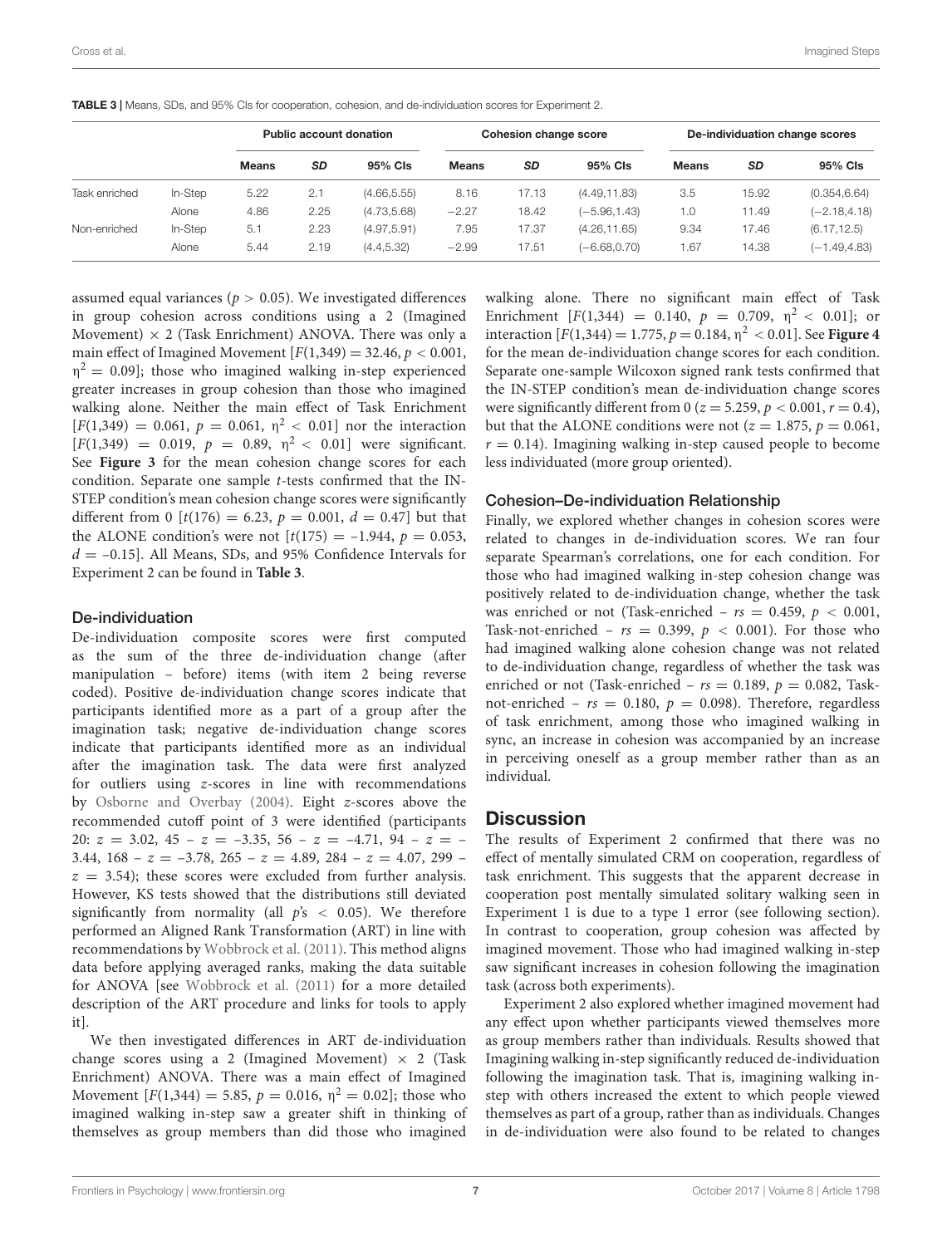

<span id="page-8-0"></span>

<span id="page-8-1"></span>in group cohesion among those who had imagined walking instep. This suggests that some of the social effects of CRM may be related to changes in how co-actors construe themselves in group/individual terms.

# GENERAL DISCUSSION/SUMMARY

There is now quite a lot of evidence that the effects of CRM on pro-sociality do not depend on the kinematic details of the coordination [\(Launay et al.,](#page-10-3) [2013;](#page-10-3) [Kirschner and Ilari,](#page-10-4) [2014;](#page-10-4) [Cross et al.,](#page-9-0) [2016\)](#page-9-0). This suggests that the pro-social consequences

arise from simply taking part in a joint, social activity. It is also well established that imagining social activities can lead to the same outcomes as actually taking part in the activity (i.e., [Crisp](#page-9-1) [and Turner,](#page-9-1) [2009\)](#page-9-1). [Vesper et al.](#page-10-12) [\(2014\)](#page-10-12) showed that people can successfully mentally simulate coordinated actions; here, we show that imagining taking part in synchronized walking can lead to some of the same pro-social effects as actual synchronized walking.

Group cohesion was shown to be reliably affected by imagined CRM across both experiments. In both Experiment 1 and Experiment 2, significant increases in group cohesion followed mentally simulated CRM, whereas those who imagined walking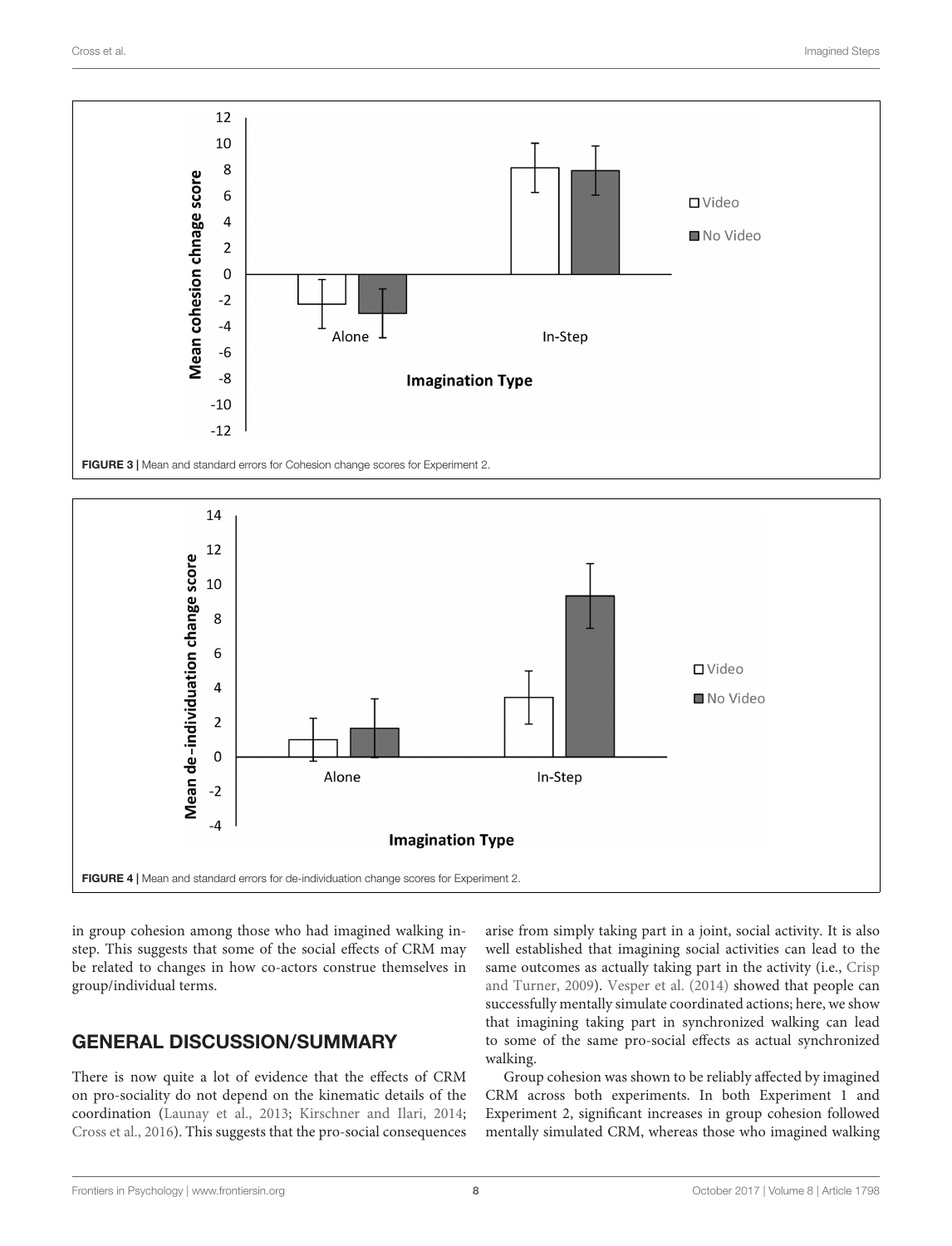alone experienced no change in cohesion. Although it is worth noting that the results of Experiment 2 for the ALONE condition were close to the cut-off point (0.053). This could be considered as marginally significant and is a potentially important trend as it highlights the importance of selecting appropriate control tasks when exploring the social effects of  $\mathrm{CRM^1}.$  Solitary versions of the coordination task are often used as control tasks in the literature (i.e., [Macrae et al.,](#page-10-21) [2008;](#page-10-21) [Cohen et al.,](#page-9-13) [2009;](#page-9-13) [Hove and](#page-10-0) [Risen,](#page-10-0) [2009;](#page-10-0) [Sullivan and Rickers,](#page-10-22) [2013;](#page-10-22) [Sullivan et al.,](#page-10-23) [2014\)](#page-10-23). This result suggests that comparing coordinated movements to uncoordinated group movements might make more suitable control tasks than solitary versions of the task, if we wish to be able to attribute any effects to CRM.

Aside from group cohesion, this work shows that imagined CRM leads individuals to construe themselves in more de-individualized terms. Furthermore, this increase in deindividuation was shown to be strongly correlated with increases in group cohesion. This suggests that the social effects of CRM might be related to how co-actors construe themselves in individual/interpersonal terms.

There was no conclusive evidence that engaging in mentally simulated CRM affects cooperation between people. In Experiment 1, it appeared that solitary walking lowered cooperation relative to all other conditions. However, Experiment 2 found no effects of the imagination task on cooperation. Given (1) the cooperation results in Experiment 1, which utilized a relatively small sample size, were in the opposite direction to what was predicted and (2) that this result did not replicate in the adequately powered Experiment 2, we judge the results of Experiment 2 to be the more reliable indicator of the relationship between imagined coordination and cooperation. It is likely that

## **REFERENCES**

- <span id="page-9-10"></span>Bird, E. I. (1984). EMG quantification of mental rehearsal. Percept. Mot. Skills 59, 899–906. [doi: 10.2466/pms.1984.59.3.899](https://doi.org/10.2466/pms.1984.59.3.899)
- <span id="page-9-12"></span>Carron, A. V., and Brawley, L. R. (2012). Cohesion conceptual and measurement issues. Small Group Res. 43, 726–743. [doi: 10.1177/104649641](https://doi.org/10.1177/1046496412468072) [2468072](https://doi.org/10.1177/1046496412468072)
- <span id="page-9-5"></span>Clark, L. V. (1960). Effect of mental practice on the development of a certain motor skill. Res. Q. 31, 560–569. [doi: 10.1098/rstb.2013.0400](https://doi.org/10.1098/rstb.2013.0400)
- <span id="page-9-6"></span>Coffman, D. D. (1990). Effects of mental practice, physical practice, and knowledge of results on piano performance. J. Res. Music Educ. 38, 187–196. [doi: 10.2307/](https://doi.org/10.2307/3345182) [3345182](https://doi.org/10.2307/3345182)
- <span id="page-9-13"></span>Cohen, E. E. A., Ejsmond-Frey, R., Knight, N., and Dunbar, R. I. M. (2009). Rowers' High: behavioural synchrony is correlated with elevated pain thresholds. Biol. Lett. 6, 106–108. [doi: 10.1098/rsbl.2009.0670](https://doi.org/10.1098/rsbl.2009.0670)
- <span id="page-9-1"></span>Crisp, R. J., and Turner, R. N. (2009). Can imagined interactions produce positive perceptions? Reducing prejudice through simulated social contact. Am. Psychol. 64, 231–240. [doi: 10.1037/a0014718](https://doi.org/10.1037/a0014718)
- <span id="page-9-0"></span>Cross, L., Wilson, A. D., and Golonka, S. (2016). How moving together brings us together: when coordinated rhythmic movement affects cooperation. Front. Psychol. 7:1983. [doi: 10.3389/fpsyg.2016.01983](https://doi.org/10.3389/fpsyg.2016.01983)

the cooperative effects of CRM rely on a higher degree of fidelity than is afforded by imagined coordination.

## **CONCLUSION**

Mentally simulated CRM consistently increased group cohesion. Exploratory analyses suggest that this increase in group cohesion may be related to individuals starting to think of themselves in more interpersonal and less individualized ways. This work demonstrates that imagined coordination can have at least some of the same social consequences as actual coordination and these effects may be related to changes in de-individuation. Future work should now contrast mentally simulated and actual CRM in order to directly compare the social effects that are fostered by each type of task.

## ETHICS STATEMENT

Ethical approval for study 1 was granted by the Leeds Beckett University Psychology Ethics Review Board. Ethical approval for study 2 was granted by the University of Houston Institutional Review Board and Sunway University. All participants gave full informed consent by signing a consent form after reading the study information and having the chance to ask any questions.

## AUTHOR CONTRIBUTIONS

LC collected all the data in Experiment 1 and wrote the first draft. LC and GA collected all the data in Experiment 2. LC, SG, and AW designed and analyzed Experiment 1. LC and GA designed and analyzed Experiment 2. All authors contributed to the writing of the manuscript.

- <span id="page-9-7"></span>Dadds, M. R., Bovbjerg, D. H., Redd, W. H., and Cutmore, T. R. (1997). Imagery in human classical conditioning. Psychol. Bull. 122, 89–103. [doi: 10.1037/0033-](https://doi.org/10.1037/0033-2909.122.1.89) [2909.122.1.89](https://doi.org/10.1037/0033-2909.122.1.89)
- <span id="page-9-2"></span>Decety, J., Perani, D., Jeannerod, M., Bettinardi, V., Tadary, B., Woods, R., et al. (1994). Mapping motor representations with PET. Nature 371, 600–602. [doi: 10.1038/371600a0](https://doi.org/10.1038/371600a0)
- <span id="page-9-4"></span>Driskell, J. E., Copper, C., and Moran, A. (1994). Does mental practice enhance performance? J. Appl. Psychol. 79, 481–492. [doi: 10.1016/j.yhbeh.2010.](https://doi.org/10.1016/j.yhbeh.2010.01.006) [01.006](https://doi.org/10.1016/j.yhbeh.2010.01.006)
- <span id="page-9-9"></span>Fadiga, L., and Craighero, L. (2004). Electrophysiology of action representation. J. Clin. Neurophysiol. 21, 157–169. [doi: 10.1097/00004691-200405000-](https://doi.org/10.1097/00004691-200405000-00004) [00004](https://doi.org/10.1097/00004691-200405000-00004)
- <span id="page-9-3"></span>Feltz, D. L., and Landers, D. M. (1983). The effects of mental practice on motor skill learning and performance: a meta-analysis. J. Sport Psychol. 51, 25–57. [doi: 10.1123/jsp.5.1.25](https://doi.org/10.1123/jsp.5.1.25)
- <span id="page-9-8"></span>Garcia, S. M., Weaver, K., Moskowitz, G. B., and Darley, J. M. (2002). Crowded minds: the implicit bystander effect. J. Pers. Soc. Psychol. 83, 843–853. [doi: 10.1037/0022-3514.83.4.843](https://doi.org/10.1037/0022-3514.83.4.843)
- <span id="page-9-11"></span>Halpern, A. R. (1988). Mental scanning in auditory imagery for songs. J. Exp. Psychol. Learn. Mem. Cogn. 14, 434–443. [doi: 10.1037//0278-7393.14.](https://doi.org/10.1037//0278-7393.14.3.434) [3.434](https://doi.org/10.1037//0278-7393.14.3.434)

<sup>&</sup>lt;sup>1</sup>Imagined solitary walking was chosen over uncoordinated group walking here since it was suspected that mentally simulating a group of 3 or 4 people all walking with completely different gaits so as to achieve no coordination may have been too a difficult task for participants to achieve and they may have experienced a pull toward imaging synchronously walking together [since in-phase synchrony is well known to be a powerful attractor state [\(Kelso,](#page-10-24) [1995\)](#page-10-24)].